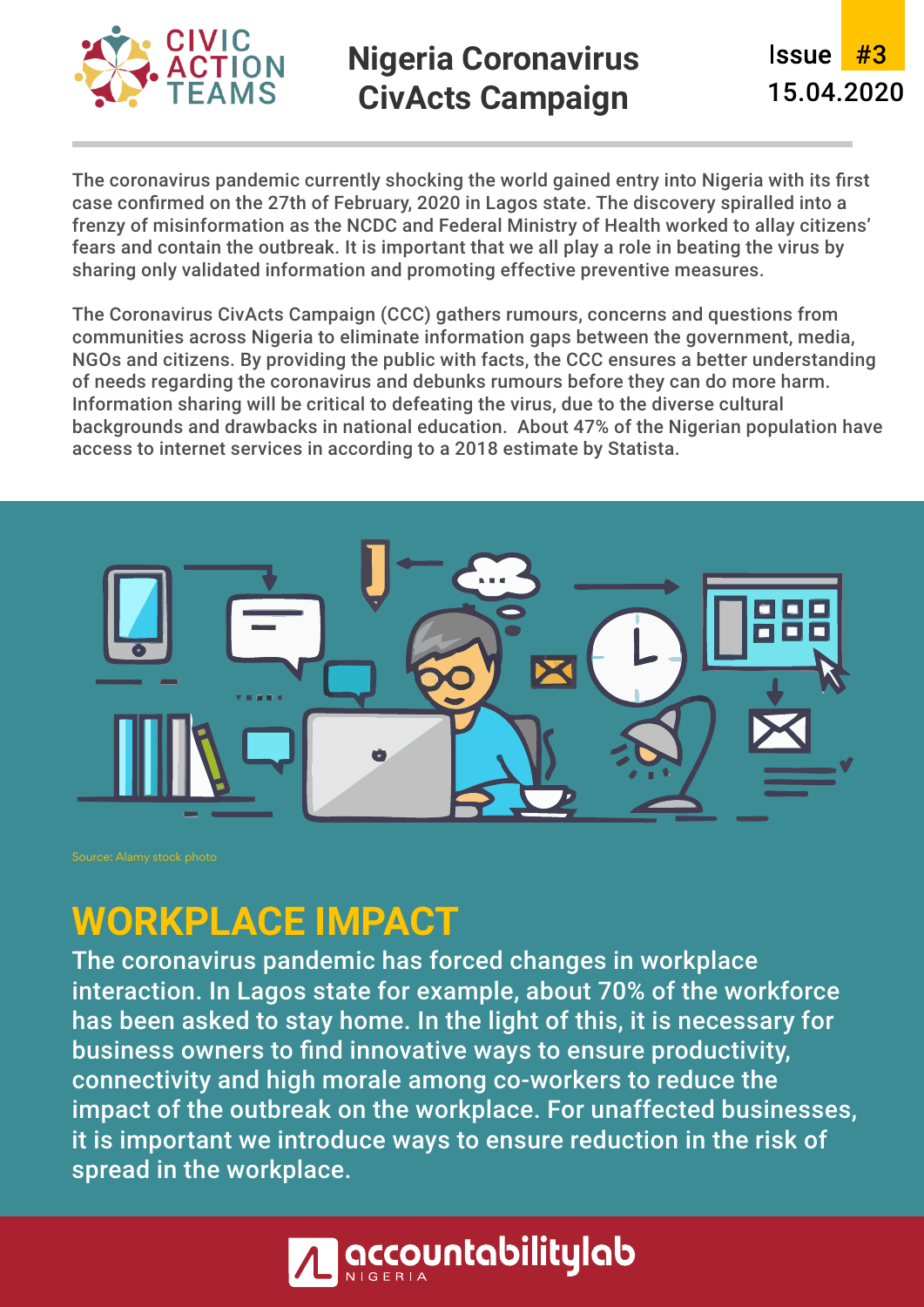# **CONCERNS (a) VS P SOLUTIONS**

Restriction of my business during the lockdown will cause me losses from lack of activity.

Business owners and MSMEs whose livelihoods have been affected by the Lockdown can apply for credit facilities through NIRSAL Microfinance Bank here: https://nmfb.com.ng/covid-19 support/

What do I do if my employee is diagnosed with COVID-19, do I tell others?

As an employer, how can I monitor work activities of employees working from home?

Employers should treat all I nformation about an employee's illness as confidential and contact the NCDC by calling 112 or 080097000010 for further guidance. As a precaution, an employer may consider asking employees who worked closely with that employee to self-quarantine for 14 days and workplace fumigation.

Business owners and MSMEs whose livelihoods have been affected by the Lockdown can apply for credit facilities through NIRSAL Microfinance Bank here: https://nmfb.com.ng/covid-19 support/

There are rumours that businesses are being asked to pay bribes to access NIRSAL credit facilities

Business owners are encouraged to report illegalities in the application process to the Independent Corrupt Practices Commission (ICPC) by calling 0800-CALL-ICPC (080022554272)

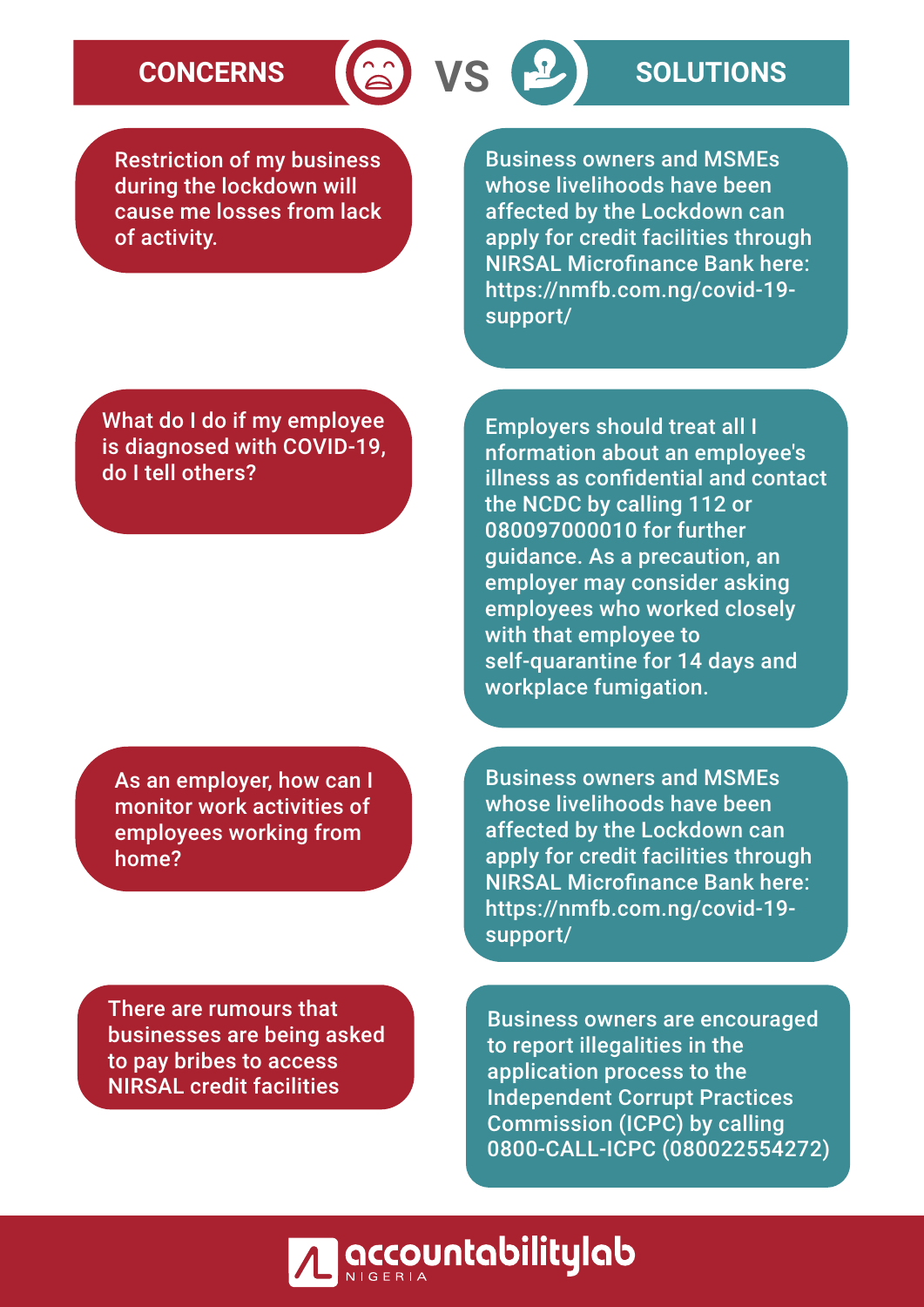How can I reassure my workers from fear of contracting the virus?

What do I do if my employee is diagnosed with COVID-19, do I tell others?

As an employer, how can I keep employee morale high?

**CONCERNS (a) VS B SOLUTIONS** 

Employers can try to reassure employees by strengthening company measures to protect employees, such as by provision of sanitizers and face masks, referring to information from the NCDC and Federal Ministry of Health about the risks of workplace exposure, and entertaining suggestions on further reducing the possibility of exposure.

Employers should take steps to ensure that worktime is well recorded. Telecommuting arrangements should encourage employees to maintain safe conditions at home and ensure regular feedback on their assignments.

Employers should ensure reliable lines of communication where employees can interact with each other in semi-formal settings. Employers can also consider introducing online self-improvement opportunities and access to mental health resources for employees.

### **ADVICE FOR HEALTH WORKERS**

All health workers are strongly advised to maintain a high index of suspicion for COVID-19; always observe standard infection prevention and control measures when attending to patients; and take detailed information. For sample transportation and advice on a case